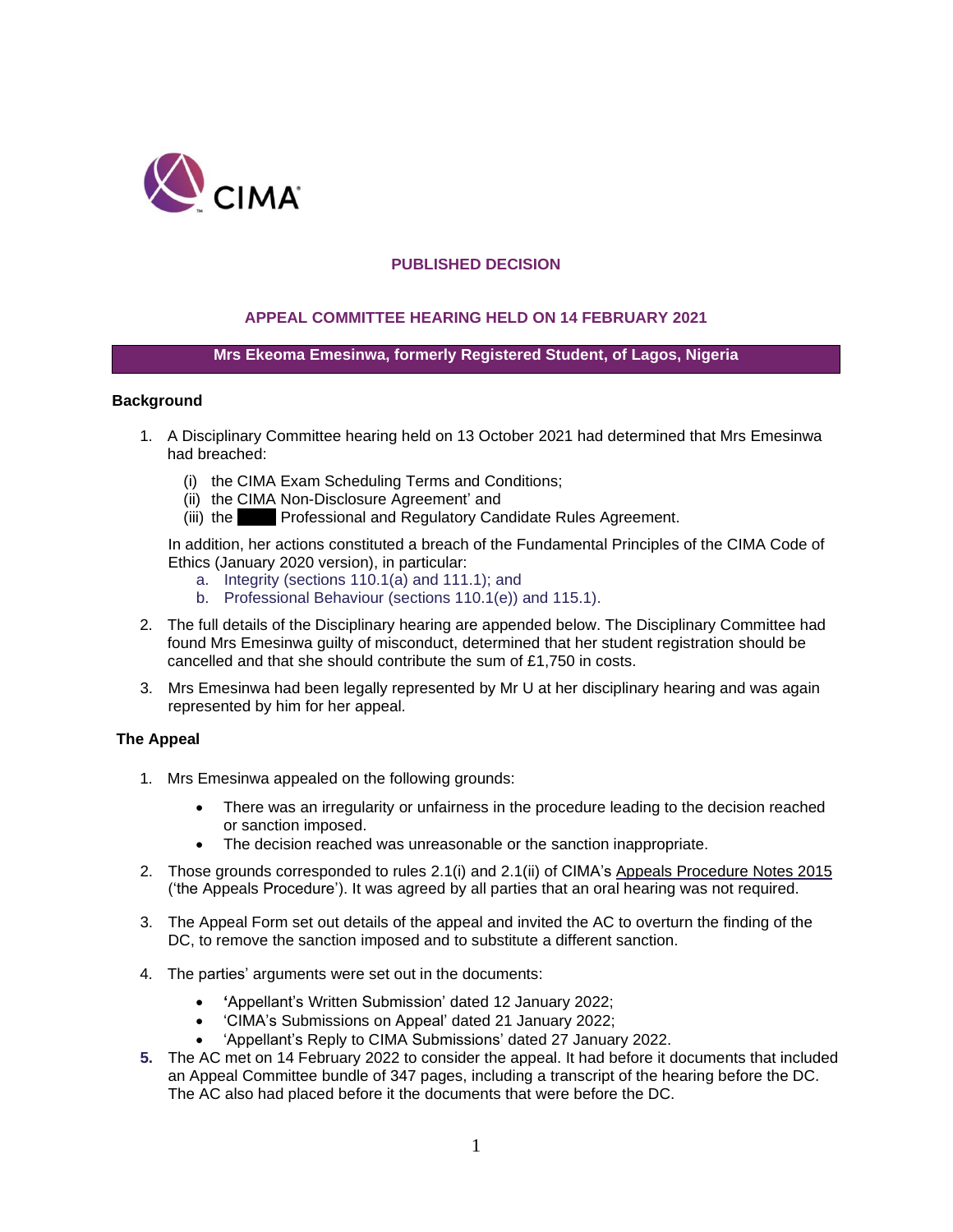# **The Appeal under r. 2.1(i) / / irregularity or unfairness in the procedure**

## *The Appellant's case*

- 6. The Appellant argued that unfairness arose on three matters. In brief, these were
	- the questions asked by the members of the DC had created unfairness;
	- CIMA had failed to produce (i) the entirety of the video recording, and (ii) the exam script written by the Appellant, which prevented her from adequately responding to the case;
	- In making its findings, the DC had unfairly failed to take into account its earlier self-direction that the Appellant had been deprived of the opportunity of relying on this evidence.
- 7. The AC's conclusions on each of the grounds of appeal are set out below. The submissions made on behalf of the Appellant are referred to in summary. However, in reaching its decision on each ground, the AC took into account all the submissions provided on behalf of the Appellant, including those made in reply.

## *Unfair questions?*

- 8. The procedure set out under the Disciplinary Committee Rules 2020 ('the 2020 Rules') is to a significant extent inquisitorial. Rules 18(5) and 20(5) permit the questioning of the witnesses by members of the DC. Rule 12 is a further indicator of the inquisitorial aspect of the DCs procedures under the 2020 Rules. That rule confers a discretion on the DC to seek further oral or documentary evidence, subject to the advice of the legal assessor.
- 9. The inquisitorial aspects of the procedure reflect the DC's function, which is to investigate the case before it, subject to the principles of fairness and compliance with the relevant rules.
- 10. The existence of the power to question witnesses under rr. 18(5) and 20(5) of the 2020 Rules would not justify questioning that led to justifiable concerns of bias on the part of a member of a DC. However, questions that for example seek clarification of the oral evidence or to explore relevant areas of a case where there is a gap in the evidence are in principle permissible, provided that they are fairly put and relevant: see *Roylance v GMC* [1999] UKPC 16 at [12] – [17] and *Banerjee v GMC* [2017] EWCA Civ 78 at [14].
- 11. The AC found that the questioning was appropriate and fair. The questions asked, whether individually or cumulatively, did not indicate bias or an appearance of bias on the part of the DC members. Mrs Emesinwa's representative Mr U had not intervened during the DC hearing to object to the questions. The questioning was in nature clarificatory or with a view to establishing the facts of the case. That an aspect of the questioning (the pen) did contribute to adverse findings against the Appellant did not create unfairness as a matter of law. Therefore, this ground of appeal was rejected.

### *Unfair failure to produce evidence?*

12. The AC accepted that CIMA did not withhold evidence from the DC. It was made clear at the hearing on behalf of CIMA that both additional video evidence and the answer script had been sought and that for reasons beyond CIMA's control, these were not available. The evidence was simply not available, and there was no evidence that the test centre had withheld it. The AC agreed with CIMA's submission that the Appellant had misunderstood the email referred to in paragraph 3.4 of her Written Submission, because its text showed that the email was from test centre [itself], not from Mrs O, the manager of the test centre. The AC was not satisfied that Mrs O had access to the video recordings. The video recordings were at all times under the control of the test centre and Mrs O did not have access to them. Therefore, the AC rejected this ground of appeal.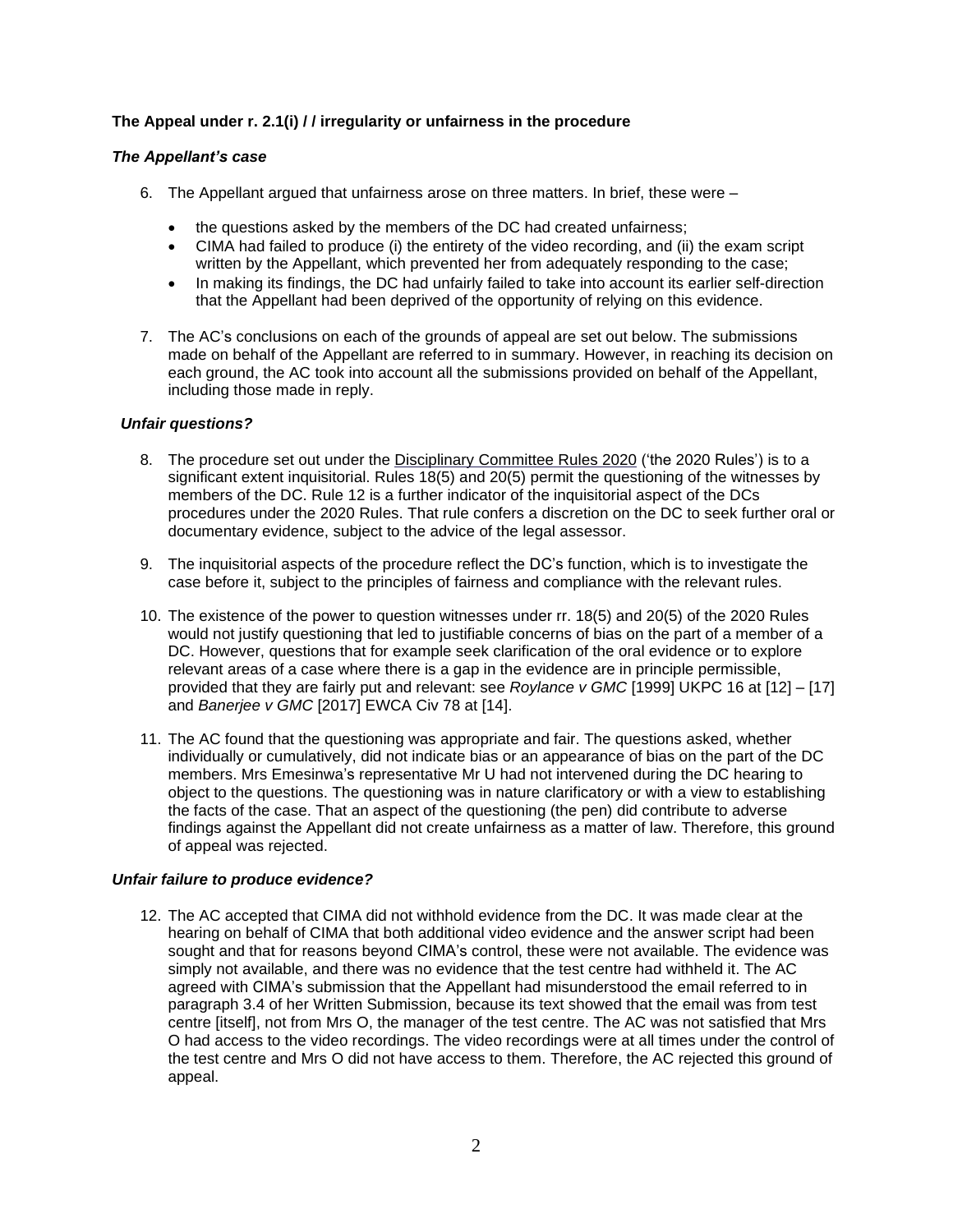### *Failure to take into account the absence of video and exam script evidence?*

13. It was argued that '*though the DC rightly found that "she had been deprived of the opportunity of* relying on this evidence through no fault of her own .. vide lines 36-40 of the second page to lines *1-7 of the third page of its decision .., it nevertheless unfairly did not take this fact into consideration in its determination of the charges against the appellant*.' In referring to the absence of these two pieces of evidence, the relevant part of the decision stated as follows, -

*The Committee took into account that* [the Appellant] *had been deprived of the opportunity of relying on this evidence through no fault of her own.*

14. The absence of further references to this matter in the subsequent parts of the decision did not justify the conclusion that the DC did not have it in mind in making the findings that it did, having stated in its decision that it had done so.

# *Conclusions of the AC on grounds under rule 2.1(i)*

15. For these reasons, the AC rejected each of the grounds of appeal of alleged irregularity or unfairness advanced under r. 2.1(i) of the Appeal Procedure.

### **The Appeal under r. 2.1(i) / Unreasonableness of the decision**

#### *The Appellant's case under r. 2.1(ii) / the decision reached was unreasonable or the sanction inappropriate*

- 16. The Appellant's primary case was directed at paragraphs 4 7 of the DC's findings of fact. In summary she argued as follows, -
	- the DC wrongly attached weight to the evidence of Mrs O in view of its conclusions that her evidence was 'unsatisfactory' in the several respects set out in the decision;
	- the DC's findings in respect of each of charges 5, 6 and 7 were based on 'conjectures, supposition and speculations' and did not meet the required standard of proof in order to find any of those charges proved.

#### *Unreasonableness: the standard of review*

- 17. The AC considered whether or not the DC had reached a reasonable decision in the circumstances. Put another way, the AC asked itself whether the decision was outside the range of reasonable decisions open to the DC (*R (Law Society) v Lord Chancellor* [2018] EWHC 2094 (Admin).
- 18. The AC also took into account the guidance in *Southall v GMC* [2010] EWCA Civ. 407 [AB/212] where Leveson LJ stated at [47], -

…. , [I]*t is very well established that findings of primary fact, particularly if founded upon an assessment of the credibility of witnesses, are virtually unassailable (see Benmax v Austin Motor Co Ltd [1955] AC 370); more recently, the test has been put that an appellant must establish that the fact-finder was plainly wrong (per Stuart-Smith LJ in National Justice Cia Naviera SA v Prudential Assurance Co Ltd (The Ikarian Reefer) [1995] 1 Lloyd's Rep 455 at 458). Further, the* court should only reverse a finding on the facts if it "can be shown that the findings ... were *sufficiently out of tune with the evidence to indicate with reasonable certainty that the evidence had been misread" (per Lord Hailsham of St Marylebone LC in Libman v General Medical Council [1972] AC 217 at 221F more recently confirmed in R(Campbell) v General Medical Council [2005] 1 WLR 3488 at [23] per Judge LJ). Finally, in Gupta v General Medical Council [2002] 1 WLR 1691, Lord Rodger put the matter in this way (at [10] page 1697D):*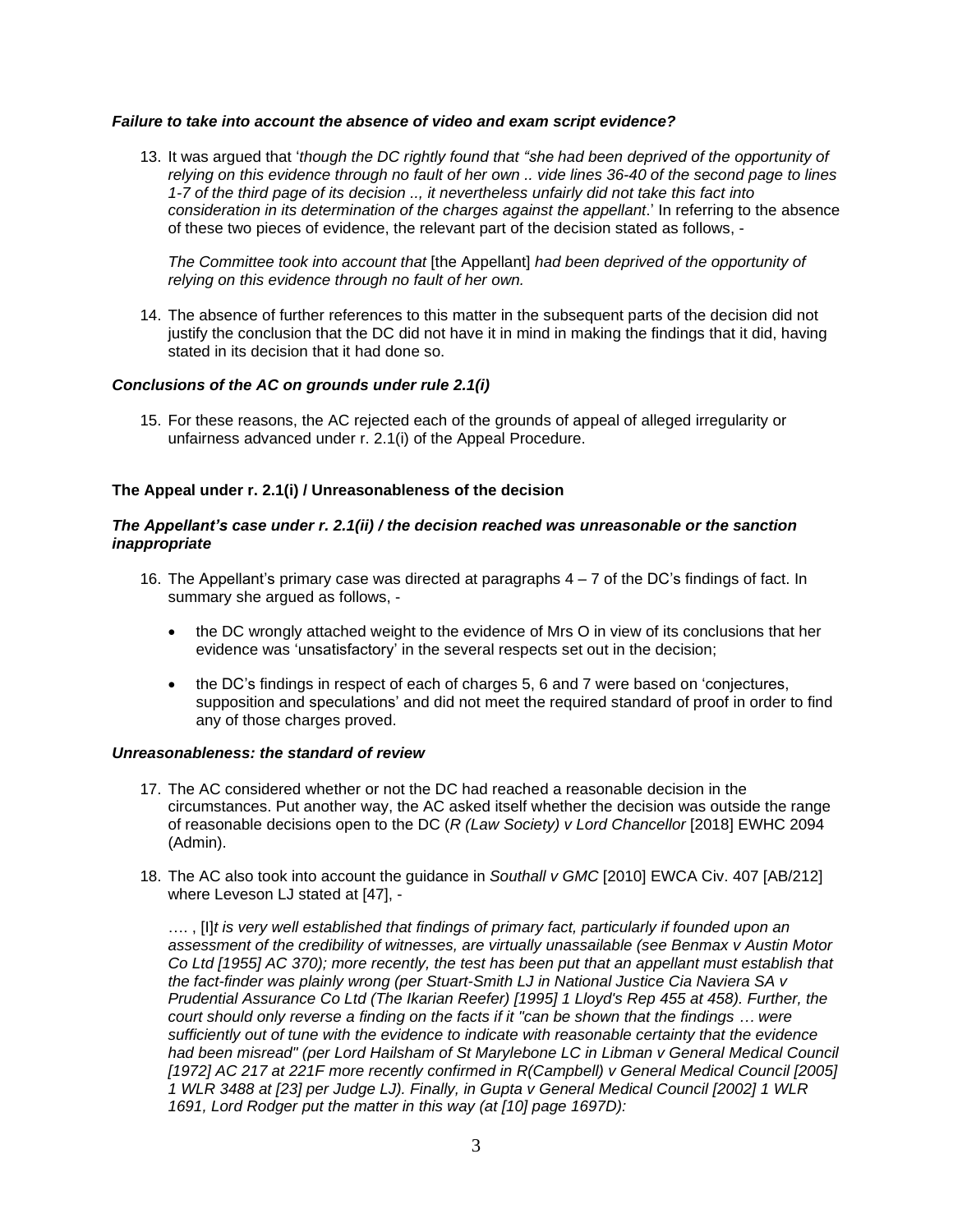*"In all such cases the appeal court readily acknowledges that the first instance body enjoys an advantage which the appeal court does not have, precisely because that body is in a better position to judge the credibility and reliability of the evidence given by the witnesses. In some appeals that advantage may not be significant since the witnesses' credibility and reliability are not in issue. But in many cases the advantage is very significant and the appeal court recognises that it should accordingly be slow to interfere with the decisions on matters of fact taken by the first instance body. This reluctance to interfere is not due to any lack of jurisdiction to do so. Rather, in exercising its full jurisdiction, the appeal court acknowledges that, if the first instance body has observed the witnesses and weighed their evidence, its decision on such matters is more likely to be correct than any decision of a court which cannot deploy those factors when assessing the position. ."*

#### *Did the DC wrongly accept part of the evidence of Mrs O?*

- 19. For the Appellant it was argued that: '*the finding of the Disciplinary Committee (DC), that the star witness of the complainant/respondent herein, Miss O* [sic] *was "unsatisfactory", "argumentative and partial and she appeared to see her role as being to prove a case against Mrs Emesinwa…" made her evidence unreliable, and the DC was wrong to attach any weight to her evidence*".
- 20. It was correct that the DC found Mrs O to be "unsatisfactory" as a witness, and "argumentative and partial", and that she "appeared to see her role as being to prove a case against Mrs Emesinwa". However, the DC stated in its decison that they had "approached her evidence with caution".
- 21. However, the DC's assessment of Mrs O
- 22. as a witness did not render the totality of her evidence unreliable. Even if the DC had expressly found that Mrs O was lying about certain issues (which it did not), it did not follow that the entirety of her evidence should have been rejected. As a matter of law, a factfinder can accept some aspects of a witness' evidence and reject others – even where that witness is found, in some respects, to be lying. As HHJ Williams put it in *Singh v Jhutti & Anor* [2021] EWHC 2272 (Ch) at [62], "[l]*ies in themselves do not necessarily mean that the entirety of the evidence of a witness should be rejected.'*
- 23. The particular aspect of Mrs O's evidence on which the DC relied, related to whether or not the Appellant had prepared the prohibited notes in question prior to entering the examination room. This went to the seriousness of the Appellant's dishonesty, rather than the question of whether she had been dishonest at all. The DC accepted Mrs O's evidence that: (i) the examination hall was closed between exams and was checked each morning, (ii) the examination hall did not contain a printer or anything else which could mean that plain paper was brought in and could potentially be left at a workstation; and (iii) that the search of the Appellant conducted by Mrs O was not a body search, did not involve any touching, and that it would have been difficult to detect a concealed sheet of paper in such a search.
- 24. Although Mrs O was asked in cross-examination about other candidates taking different exams, she was never asked about the Appellant's central contention that "*it is possible that the paper… could have been brought in by other persons that came to write other exams*".
- 25. In all the circumstances, the DC did not misdirect itself by accepting those parts of the evidence of Mrs O's evidence that it did accept. The conclusions it reached were reasonable in the circumstances.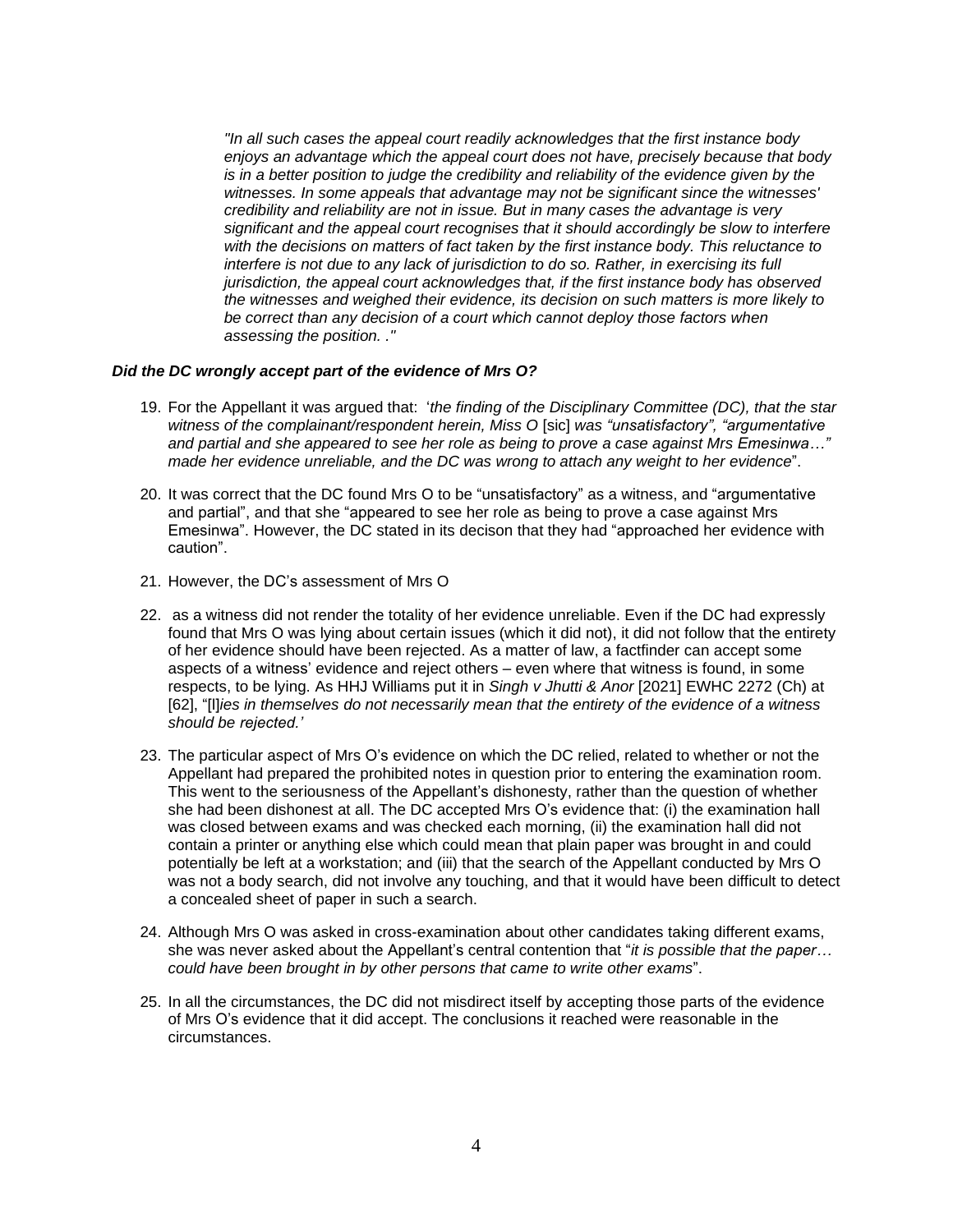### *Were the DC's findings as to charge 5 (concealment) unreasonable?*

- 26. The findings of the DC in respect of charge 5 were based entirely on the video evidence. The members of the AC viewed the entirety of the video evidence that was before the DC, and were in as good a position as that committee to evaluate that evidence.
- 27. Although the DC noted that the quality of the video was very poor, it was sufficiently clear to show that '*most of the time there appeared to be only one sheet on the workstation because the other was directly beneath'* and that '[a]*t the moment when Mrs Emesinwa was challenged the video showed here with one hand on top of the sheet(s) in a rather unnatural way while the Exam invigilator was trying to see what was there*.'
- 28. Contrary to the Appellant's submission, there was no logical inconsistency between the DC's finding that '*most of the time there appeared to be only one sheet on the workstation'* and its finding that '[t]*he video showed times when Mrs Emesinwa separated the two sheets apparently to look at the concealed one*.' Both were borne out by the video evidence. For example, the timestamp showing 10:59:30, the Appellant was holding an A4 sheet, with a second sheet visible on the desk to her left. At 10:59:35, the Appellant glanced over her shoulder, placing the first sheet carefully on top of the second at 10:59:45, before sliding the top sheet upwards to ensure the bottom sheet was fully covered at 10:59:57.
- 29. The video evidence itself showed that the Appellant tried to keep her hand on top of her papers as the invigilator looked underneath (timestamp 11:13:10 to 11:13:30). There was nothing unreasonable in the Disciplinary Committee's observation that this was '*unnatural*' and the AC rejected the argument for the Appellant that there was nothing unnatural about the position of her hand because the space was limited.
- 30. For those reasons, the AC concluded that the DC's findings in respect of charge 5 were based on a reasonable interpretation of the video evidence.

### *Were the DC's findings as to charge 6 ('referred to .. prohibited notes') unreasonable?*

- 31. The grounds on which the DC based its decision to sustain charge 6 were, (i) the video showed times when Mrs. Emesinwa separated the two sheets apparently to look at the concealed one; and (ii) the erasable note board contained a risk profile graph which appeared to have been copied from a similar graph on the prohibited notes.
- 32. The Appellant submitted that the video evidence did not show her '*prying at any time into the alleged concealed note*'. As to (ii), it was submitted that the DC was wrong to reject the possibility that the Appellant reproduced the risk profile graph from her memory, particularly in view of the differences that there were between the graph on the prohibited note and that on the erasable notepad. The DC's conclusion that she copied the graph was pure speculation.
- 33. The DC's finding in respect of charge 6 was expressly based on the video evidence and the content of the Appellant's notes. The contention that the DC's finding was not based on the evidence was incorrect. The sequence of events at timestamp 10:59:30 showed that the Appellant did look at or 'pry into' the concealed note.
- 34. The reproduction of the risk profile graph on the Appellant's erasable noteboard was also sufficient evidence in the circumstances to ground the finding that the Appellant referred to her notes during the examination.
- 35. For those reasons, the AC ha concluded that the DC's findings in respect of charge 6 were based on a reasonable interpretation of the evidence before it.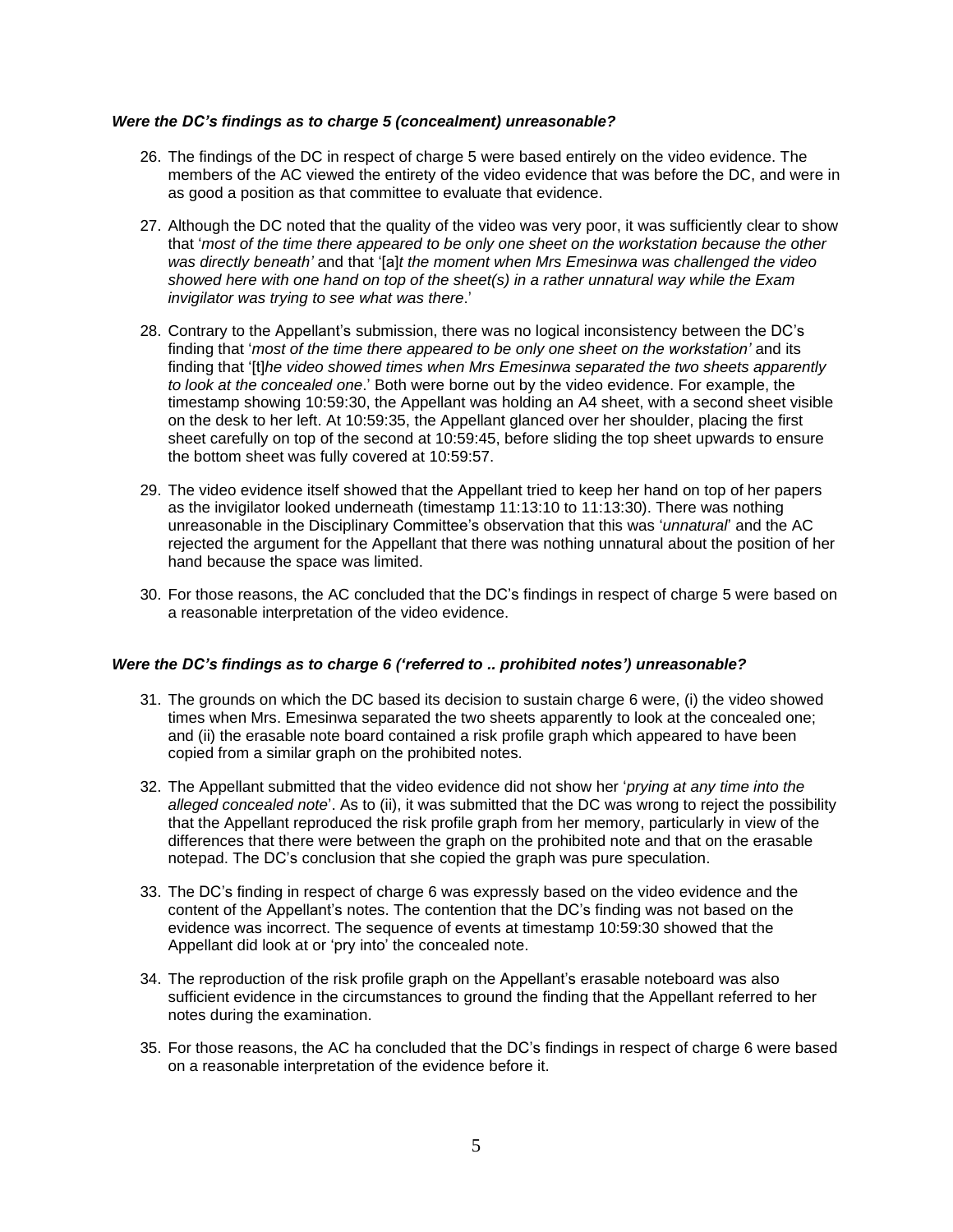## *Were the DC's findings as to charge 7 (dishonesty) unreasonable?*

36. In brief, the Appellant's submissions were as follows, -

- the DC had wrongly relied on its erroneous conclusions as to charges 4, 5 and 6;
- the DC had wrongly rejected the Appellant's evidence that she found a plain sheet of paper at the exam station on which she made some jottings and attempted to hand in before the exam started to the test centre administrator, who CIMA did not call to give evidence;
- there were other good reasons why a sheet of plain paper could have been in the exam room in view of the evidence before the DC;
- the DC impermissibly took into account the state of the note, to conclude that it had been folded by the Appellant in order to conceal it and bring it into the exam room.
- 37. The AC's conclusion was as follows. For the reasons set out above, the Appellant's challenge to the findings on charges 5 and 6 were not made out. Therefore, this criticism of the findings on charge 7 did not succeed.
- 38. The Appellant's attack on ground 4 was in large part based on the finding in the decision on charge 7 that she had brought the prohibited note into the exam hall. She argued that there was every reason why a sheet of plain paper might be in the hall, as she said it was; and the DC should have accepted her evidence that she attempted to hand in the piece of paper on which she made some jottings.
- 39. Charge 7 alleged that the Appellant's actions were dishonest. Contrary to the Appellant's assertions, the DC's finding that she intended to cheat was the necessary result of its findings on Charges 4 - 6.
- 40. The DC's finding that the Appellant had prepared the notes in question in advance was based on its assessment of the witness evidence, to which due deference must be given by the AC in view of the principles set out in *Southall v GMC* at [47]. The DC was entitled to reject the evidence of the Appellant that she sought to hand her notes to an invigilator. That finding was based on the DC's assessment of the witness evidence, including that of Mrs O to whom the point was put.
- 41. The AC did not accept the Appellant's submissions as to whether or not there was paper on her desk at the start of the exam. The evidence before the DC in support of this contention was her own. The DC chose to reject it and to prefer the evidence of Ms O that the hall was closed between exams and checked each morning, that the hall did not contain a printer or anything else which could mean that plain paper was brought in.
- 42. The Appellant criticised the DC over its approach to the folded nature of the piece of paper. However, the submission did not refer to the DC's expressed caution about '*drawing inferences from a photocopy*'.
- 43. For these reasons, the AC rejected each of the submissions made on behalf of the Appellant and concluded that the findings of the DC in respect of charge 7 were reasonable in view of the evidence.

#### *Conclusions on unreasonableness of the decision*

44. Therefore, the AC rejected each of the grounds of appeal concerning charges 4 – 7 of the decision.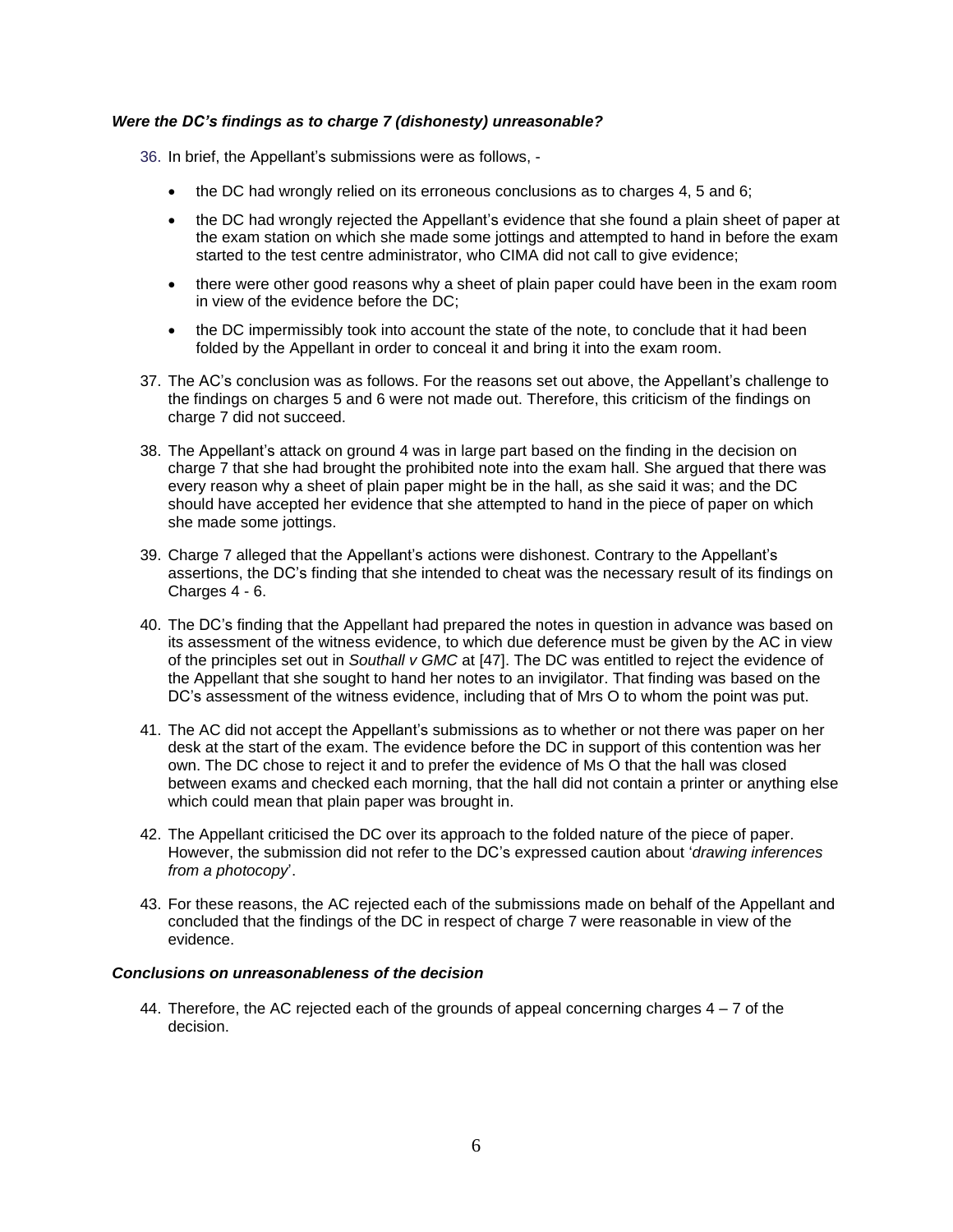### **The decision as to sanction**

- 45. The Appellant submitted that '*the sanction and cost [sic] imposed on the appellant ranks as one of the most draconian sanctions ever to be imposed on any violator in the annals of CIMA.*'
- 46. In advancing this criticism, it appeared that the Appellant had considered outcomes before the Investigation Committee and not those before the DC, as shown by the Annexure to Indicative Sanction Guidance, February 2021. The outcomes before the DC in relation to this type of case ('Use of Unfair Methods Whilst Sitting a CIMA Examination') show numerous instances where a direction has been made for cancellation of a student's registration in similar circumstances.
- 47. In those cases in which the student's registration was not cancelled, two involved a prompt admission and apology, which the Appellant did not offer, and two involved a finding that the student did not use or refer to the notes in question, which also did not apply to this case.
- 48. Therefore, the AC concluded that this ground of appeal had failed.

### **Costs before the DC**

- 1. The decision on costs was considered by the AC [Appellant's personal circumstances have been redacted].
- 2. The AC concluded that the decision was reasonable in the circumstances. This ground of appeal therefore failed.

### **Costs of the appeal**

3. The AC made an award of costs (additional to the existing DC costs) in the sum of £500 against the Appellant and in favour of CIMA.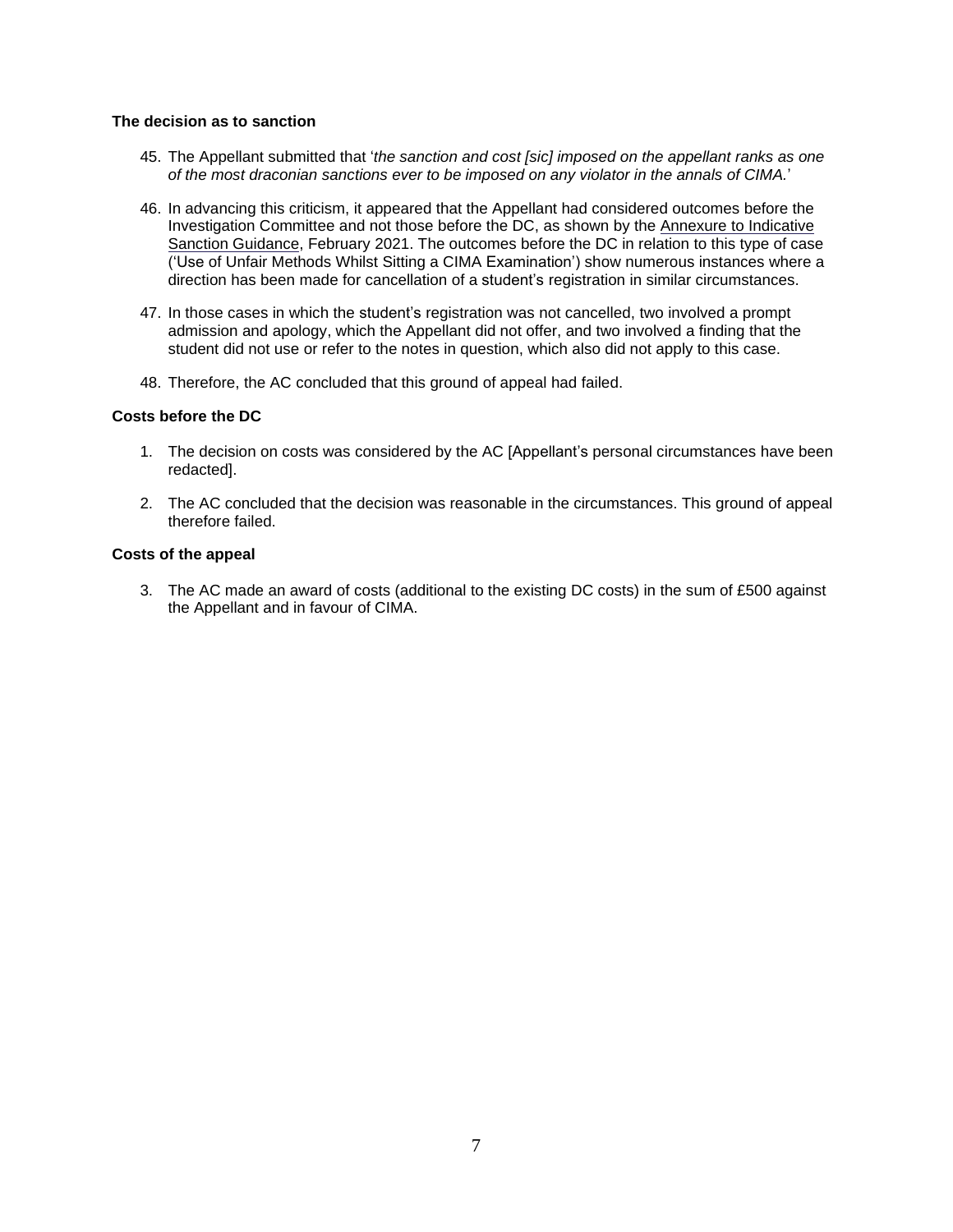

# **PUBLISHED DECISION**

# **DISCIPLINARY COMMITTEE HEARING HELD ON 13 OCTOBER 2021**

## **Mrs Ekeoma Emesinwa, formerly Registered Student, of Lagos, Nigeria**

References in this decision to Regulations are to those in the Institute's Royal Charter, Byelaws and Regulations (2020) and references to Rules are to the Institute's Disciplinary Committee Rules 2020, in both cases unless otherwise stated.

### **The Charges**

The Charges against Mrs Emesinwa (the Respondent) were as follows:

"Factual Allegations

- 1. You are a registered student of CIMA.
- 2. On 22 May 2020, you sat the CIMA Management Case Study Examination (the Exam).
- 3. You agreed to adhere to the following rules applicable to the Exam:
	- a. The CIMA Exam Scheduling Terms and Conditions;
	- b. The CIMA Non-Disclosure Agreement; and
	- c. The **Professional and Regulatory Candidate Rules Agreement.**
- 4. You had prohibited notes in your possession in the examination room during the Exam.
- 5. You concealed those prohibited notes from the Exam invigilators.
- 6. You referred to those prohibited notes during the Exam.
- 7. Your actions as set out in paragraphs 4 to 6 were dishonest.

### **Misconduct Allegations**

By reason of the facts alleged above, it is alleged that you are guilty of misconduct as defined by Byelaw 1 of the Institute's Royal Charter Byelaws and Regulations (April 2020 version). In particular you have failed to comply with the Laws of the Institute as follows:

- 8. You breached the CIMA Exam Scheduling Terms and Conditions.
- 9. You breached the CIMA Non-Disclosure Agreement.
- 10. You breached the **F**rofessional and Regulatory Candidate Rules Agreement.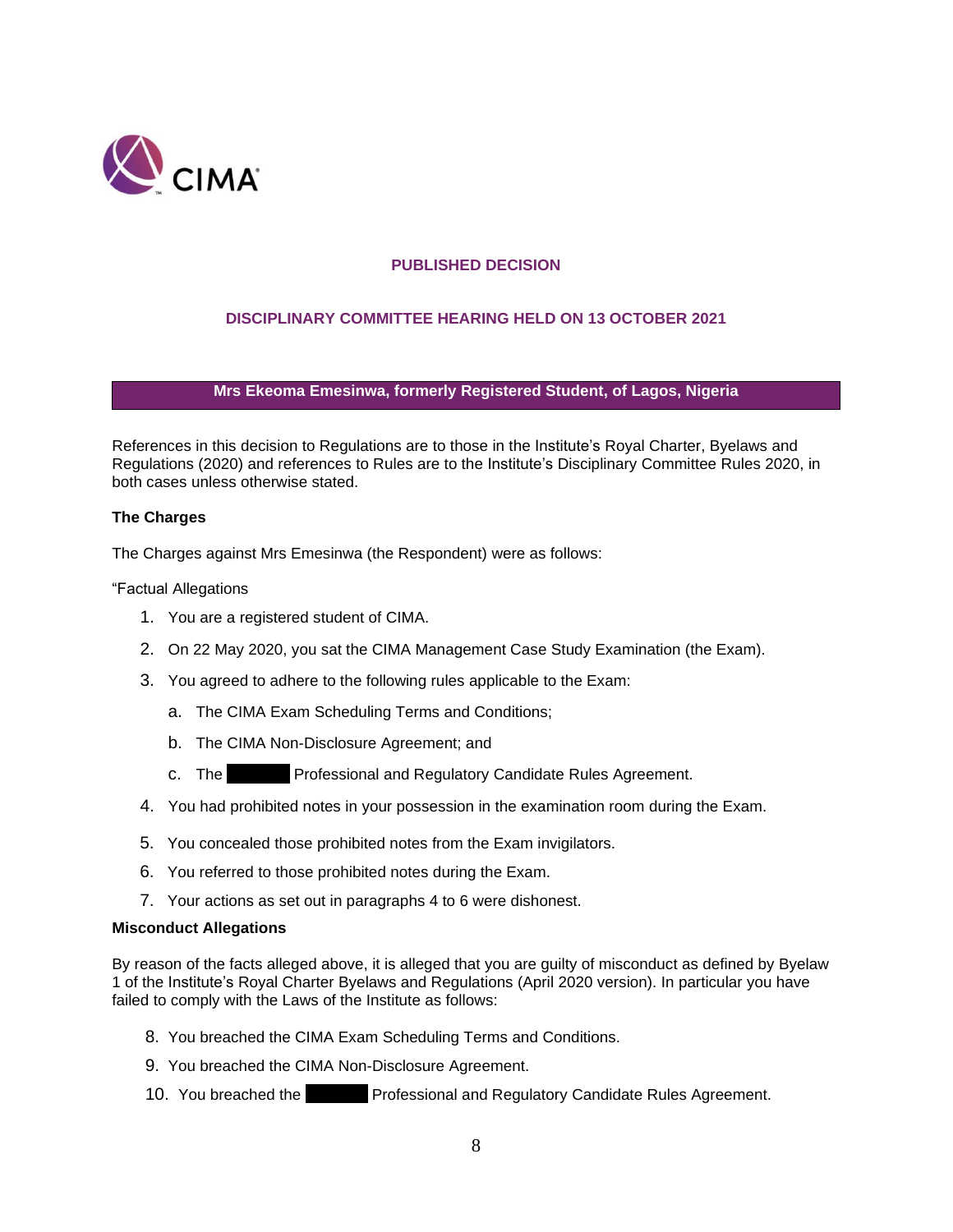- 11. In addition, your actions constitute a breach of the Fundamental Principles of the CIMA Code of Ethics (January 2020 version), in particular:
	- a. Integrity (sections 110.1(a) and 111.1); and
	- b. Professional Behaviour (sections 110.1(e)) and 115.1)."

#### **Stage 1 – Decision on Facts**

Mrs Emesinwa admitted charges 1 to 3 in her written response and at the hearing. The remaining charges were denied.

It was not in dispute that Mrs Emesinwa attended the xxxxxxxx examination centre in Lagos (Nigeria) on 22 May 2020 to take the CIMA Management Case Study Examination. The venue was a authorised test centre for computer-based exams conducted by on behalf of various organisations. The precise times when Mrs Emesinwa arrived at the centre, when she entered the hall and when the Exam started were in dispute, but it was agreed that she attended the morning session. The examination hall had capacity for about ten candidates and was at or near capacity but Mrs Emesinwa was the only candidate for the CIMA Management Case Study exam.

The Exam was computer-based. Students were not allowed any writing materials at the workstation except an A4 'erasable noteboard', which was a white laminated sheet on which they could write with a wipeable marker pen. The noteboard and pen were provided by the exam centre. During the Exam, at about 11:13am, it was discovered that Mrs Emesinwa had an A4 sheet of paper at her workstation as well as the erasable noteboard. This was closely written on both sides with what appeared to be notes. She was told to leave the exam hall.

Mrs Emesinwa's case was that the Exam had been due to start at 09:00. She entered the exam hall at that time, having been searched for unauthorised items and was assigned workstation number 5. She claimed that she found a blank sheet of A4 paper upon her arrival at this workstation. She further claimed that because of technical problems, the start of the Exam was delayed to about 10:00 a.m. She 'used the time to engage in a brain exercise by scribbling on the plain sheet of paper, whatever came into her head and [had] nothing to do with the exam, just to while away time and kill boredom before the Exam was to commence'. Once the Exam started, she was not able to leave the workstation to dispose of the paper. She claimed that she tried to hand the sheet of paper to one of the test administrators 'but he declined' so she left it on the desk during the Exam. She said that she had not brought the sheet of paper into the hall, she had no intention to cheat in the Exam, she had left the sheet openly on her desk without trying to conceal it, she never referred to it, and in any case the notes written on the sheet did not relate to the CIMA Exam.

The Committee heard oral evidence from Mrs O, the manager of the test centre, Ms F, a CIMA employee in the UK, and Mrs Emesinwa. The Committee was provided with about a hundred pages of written evidence but only a few of these documents were generated during the Exam. These were copies of a signing-in sheet, the authorised laminated sheet (the erasable noteboard) with notes written on it, the unauthorised A4 sheet of paper with notes written on it and three clips from the CCTV recording taken during the Exam. The Exam was conducted under video surveillance and there was a camera close to Mrs Emesinwa's workstation. The Committee was told that the whole Exam was videoed but for a reason that was not explained karry had only been able to produce these three clips covering the period from 10:21 a.m to 11:14 a.m (assuming the clock on the camera was accurate). The videos did not show the start of the Exam but they did show the sheet of paper being discovered and Mrs Emesinwa's actions immediately before this happened.

Another piece of evidence which was not before the Committee was the answers submitted by Mrs Emesinwa in the Exam. The Committee was told, and accepted, that CIMA had tried to obtain this from but was told that the computer files from the uncompleted Exam were no longer available. Mrs Emesinwa's case was that these answers would have shown that she had not used the unauthorised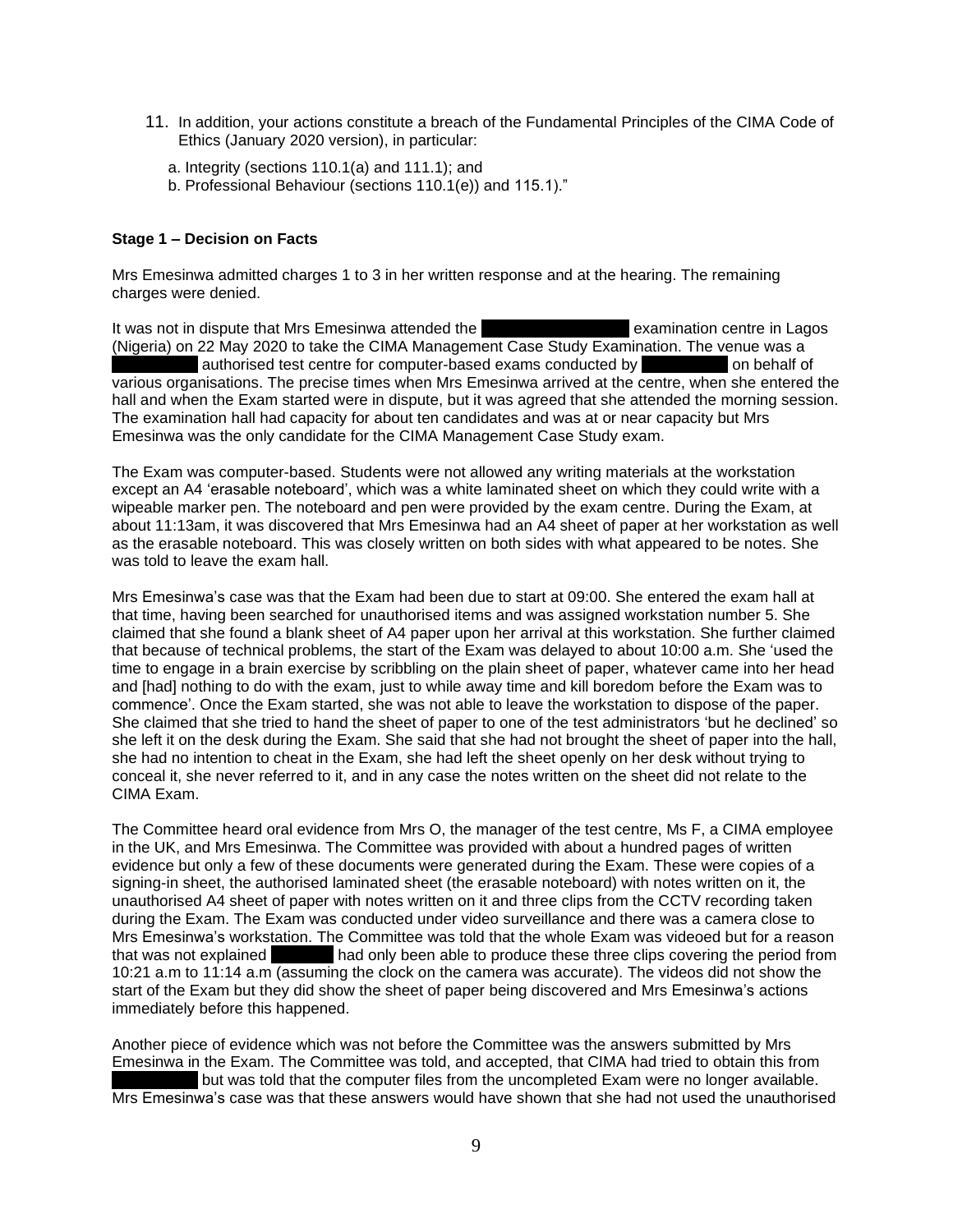notes when submitting her answers. The Committee took into account that she had been deprived of the opportunity of relying on this evidence through no fault of her own.

Ms F's evidence was mainly concerned with process. The Committee accepted it entirely. On the other hand Mrs O and Mrs Emesinwa were directly involved with the crucial events. Mrs O had checked Mrs Emesinwa in before entering the exam hall and she had also raised the alert when she had spotted on the video feed what looked like an unauthorised sheet of paper at the workstation. The Committee found both of these witnesses to be unsatisfactory. Mrs O was argumentative and partial. She appeared to see her role as being to prove a case against Mrs Emesinwa. The Committee approached her evidence with caution. Mrs Emesinwa's account was simply incredible at times. For example, she was asked what pen she had used to write with on the plain A4 sheet. She said she had found a ball pen there. This was the first time she had stated that a pen had been left at the workstation.

**Charges 1 to 3**. These were admitted and found proved.

**Charge 4**. There was no dispute that Mrs Emesinwa had a sheet of paper covered with writing in her possession during the Exam. As to Mrs Emesinwa's claim that the handwritten notes were unrelated to the Exam, the Committee considered that it was not credible that an exam candidate in the minutes before an exam started would be thinking, or making notes about, some unrelated academic topic. They could clearly be described as notes but CIMA's case was that they were notes relating to the subject of the Exam, which was a "closed book" exam. The case study concerned a fictitious company called Alpaca Hotel Group, information about which was published before the Exam as 'pre-seen material'. Mrs Emesinwa claimed that the document was not relevant, but the Committee was satisfied that it was. For example, Mrs Emesinwa's handwritten notes on the A4 piece of paper included references to Alpaca and its aim to be the largest luxury hotel operator in its sector, along with details of Alpaca's senior management team. The Committee also noted a risk profile graph that Mrs Emesinwa had written on the A4 piece of paper and reproduced on the erasable noteboard and considered this to be evidence that she had used the handwritten paper notes during the Exam. The Committee was satisfied that the exam regulations referred to in charge 3 prohibited the possession of these notes.

The Committee found charge 4 proved.

**Charge 5**. The quality of the video evidence was very poor but the camera was close to the workstation and the video was clear enough that most of the time there appeared to be only one sheet on the workstation because the other was directly beneath. At the moment when Mrs Emesinwa was challenged the video showed her with one hand on top of the sheet(s) in a rather unnatural way while the Exam invigilator was trying to see what was there. The Committee also took the view that if the unauthorised sheet had been in plain view it would have been spotted much sooner.

The Committee found charge 5 proved.

**Charge 6**. The video showed times when Mrs Emesinwa separated the two sheets apparently to look at the concealed one. Also, as stated in addressing Charge 4 above the erasable noteboard contained a risk profile graph which appeared to have been copied from a similar graph on the prohibited notes.

The Committee found charge 6 proved.

**Charge 7**. Having found that Mrs Emesinwa had unauthorised notes relevant to the Exam in her possession and had consulted them, the Committee was satisfied, on the balance of probabilities, that she had cheated or intended to cheat. This was dishonest but would perhaps have been at the lower end of the scale of seriousness if she had merely taken advantage of happening to find paper and pen left by mistake at the workstation. The charges did not directly allege that Mrs Emesinwa had brought the notes into the examination hall, but CIMA's case was that there was no paper left at the workstation before the exam. Whether or not Mrs Emesinwa had prepared the notes before the exam was highly relevant to the seriousness of the case. The Committee was satisfied on the balance of probabilities that she had prepared the notes in advance. It was essential to the conduct of this Exam that no items should be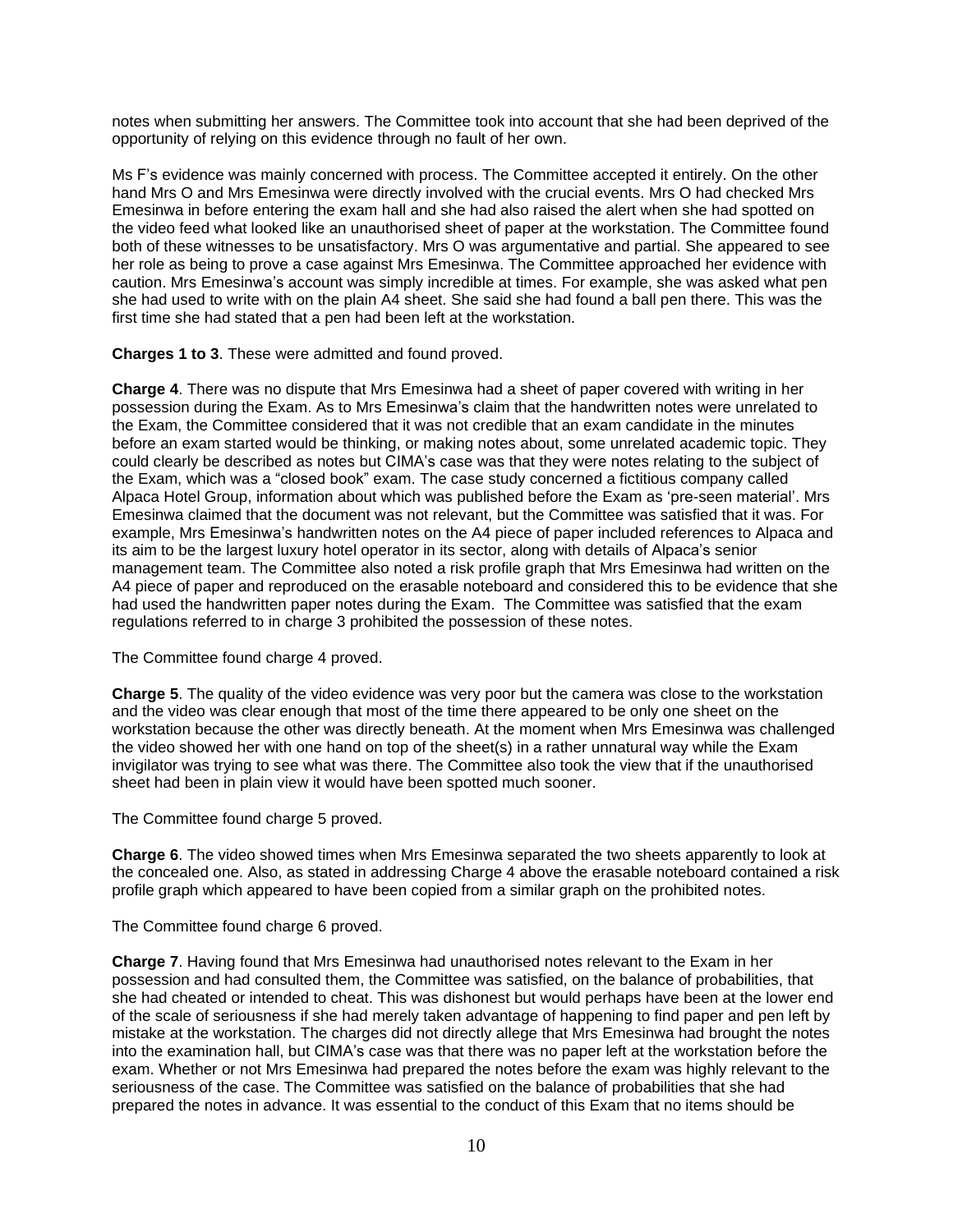available at the workstation apart from the computer, erasable noteboard and noteboard pen. The Committee would expect a test centre to be scrupulous about this and Mrs O gave evidence that the hall was closed between exams and checked each morning. She also gave evidence that the hall did not contain a printer or anything else which could mean that plain paper was brought in and could potentially be left at a workstation.

The Committee accepted her evidence on these points. The obvious explanation for the presence of a sheet of paper at the workstation was that the candidate had brought it in. From the copy, the paper appeared to show fold marks suggesting that it might have been folded for concealment, but the original was not produced so the Committee was cautious about drawing inferences from a photocopy. Mrs Emesinwa relied on the fact that she had been searched before being allowed to enter the hall but Mrs O stated that it was not a body search and that there was no touching. It would have been difficult to detect a concealed sheet of paper in such a search. The Committee accepted Mrs O's evidence in respect of this point. Mrs Emesinwa's claim that a test administrator had 'declined' to take the sheet of paper from her before the exam was incredible. Her statement under questioning that she had also found a ball point pen at the workstation added to the unlikelihood of her account being true. The Committee was satisfied that Mrs Emesinwa intended to cheat in the exam and had no doubt that this amounted to dishonesty.

The Committee found charge 7 proved.

# **Stage 2 – Decision on Misconduct**

The facts having been found proved, the Committee considered the matter of misconduct. CIMA's Byelaws and Regulations define "misconduct'' as "failure to comply with the Laws of the Institute"; or "conduct resulting in any conviction (or adverse finding by, or sanction or order of, or undertaking to, any tribunal or court or other body or authority) relevant to their membership or registration with the Institute.

Charges 4 to 6 amounted to breaches of the Laws of the Institute and therefore constituted misconduct under the above definition. Charge 7 constitutes a breach of the Fundamental Principles of the CIMA Code of Ethics as set out in charge 11.

The Committee therefore found that Mrs Emesinwa was guilty of misconduct.

# **Stage 3 - Mitigation and Sanction**

Having found misconduct as alleged, the Committee went on to consider the questions of mitigation and sanction. In considering what sanction if any to impose, the Committee had regard to the Indicative Sanctions Guidance and to the advice of the Legal Assessor. It also had regard to the principle of proportionality and that the sanction imposed should be the least onerous suitable to reflect the seriousness of the misconduct.

The Committee took into account the following aggravating and mitigating factors. In mitigation, Mrs Emesinwa was, it was stated, of previous good character and this appeared to be an isolated incident. She had cooperated with the investigation.

Aggravating factors included the dishonesty and severe detriment to CIMA's reputation.

Although in his final remarks Mrs Emesinwa's representative submitted that she was 'contrite' and would not repeat her offence, the Committee did not credit her with any insight or remorse. She had consistently denied any wrongdoing and had invented a fantastic story to try to conceal her actions.

In view of the dishonesty, the Committee was satisfied that it was necessary to impose a sanction. It first considered the sanction of admonishment and then reprimand but it was satisfied that these sanctions were not sufficient to mark the seriousness of this case. The next sanction was severe reprimand, but again it was not sufficient for this case involving dishonesty. A Committee can combine a severe reprimand with a fine of up to £2,000 to increase its force but this would still leave Mrs Emesinwa free to